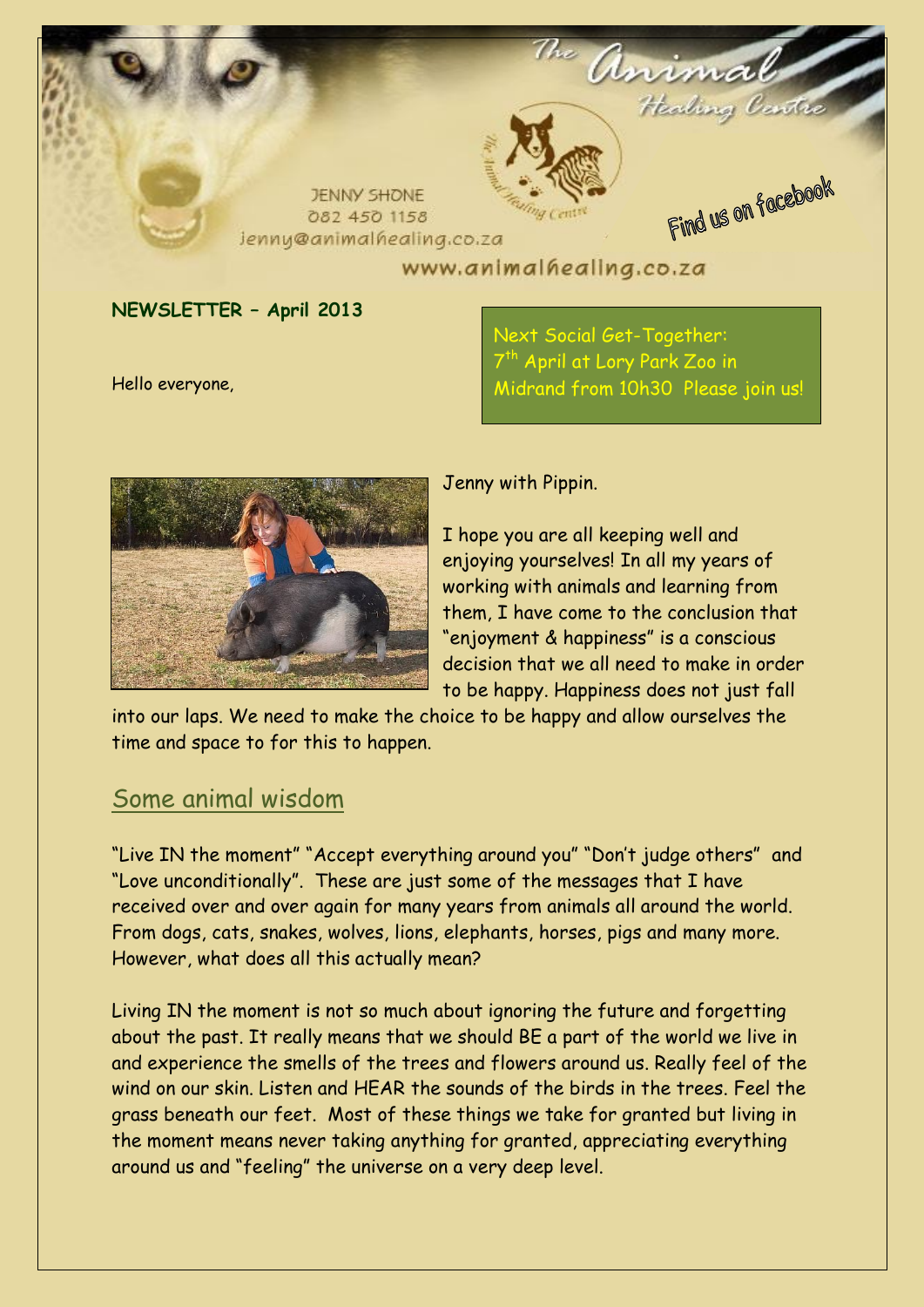Accepting everything around us without judgment is about acknowledging everything and everyone around us. See all living things (even the plants) as special beings with important purposes. It's about allowing others to be who they are without judgement or critisism .

Loving unconditionally is not as easy as it sounds. To love unconditionally means to allow someone else to make their own mistakes so that they can learn from them. This goes for our animal friends as well. As long as they are not endangering their lives, we need to give them the space they need to grow and learn and also make their own mistakes. It is not about protectiing them by keeping them caged or indoors. Every animal needs the feeling of the grass under their paws and the sun on their backs. Unconditional love is not about smothering them in order to protect them but rather allowing them to walk their own paths in happiness, love and safety and when their time comes, allowing them to cross with dignity.

This sounds easy but in reality it is extremely difficult for us humans to live like this. We naturally protect the ones we love. We are naturally quite demanding in our wishes and sometimes in order to protect those around us we keep our eyes closed.

Let's start by opening our eyes and really "looking" at the world around us. Let us try to "experience" our world the way the animals experience it. Let's learn from them and tap in to our intuitive abilities and "feel" everything around us. Let's make a concious decision to enjoy our lives and to be happy. The animals have given us these messages for a reason. Now is the time to move forward and learn from our very wise animal friends.

I decided to share with you a message that I got from the Whales a few years ago. I have shared it before but it is so profound that I felt it is worth sharing again. The reason I chose this message is because it confirms the messages above that the animals have been trying to teach us.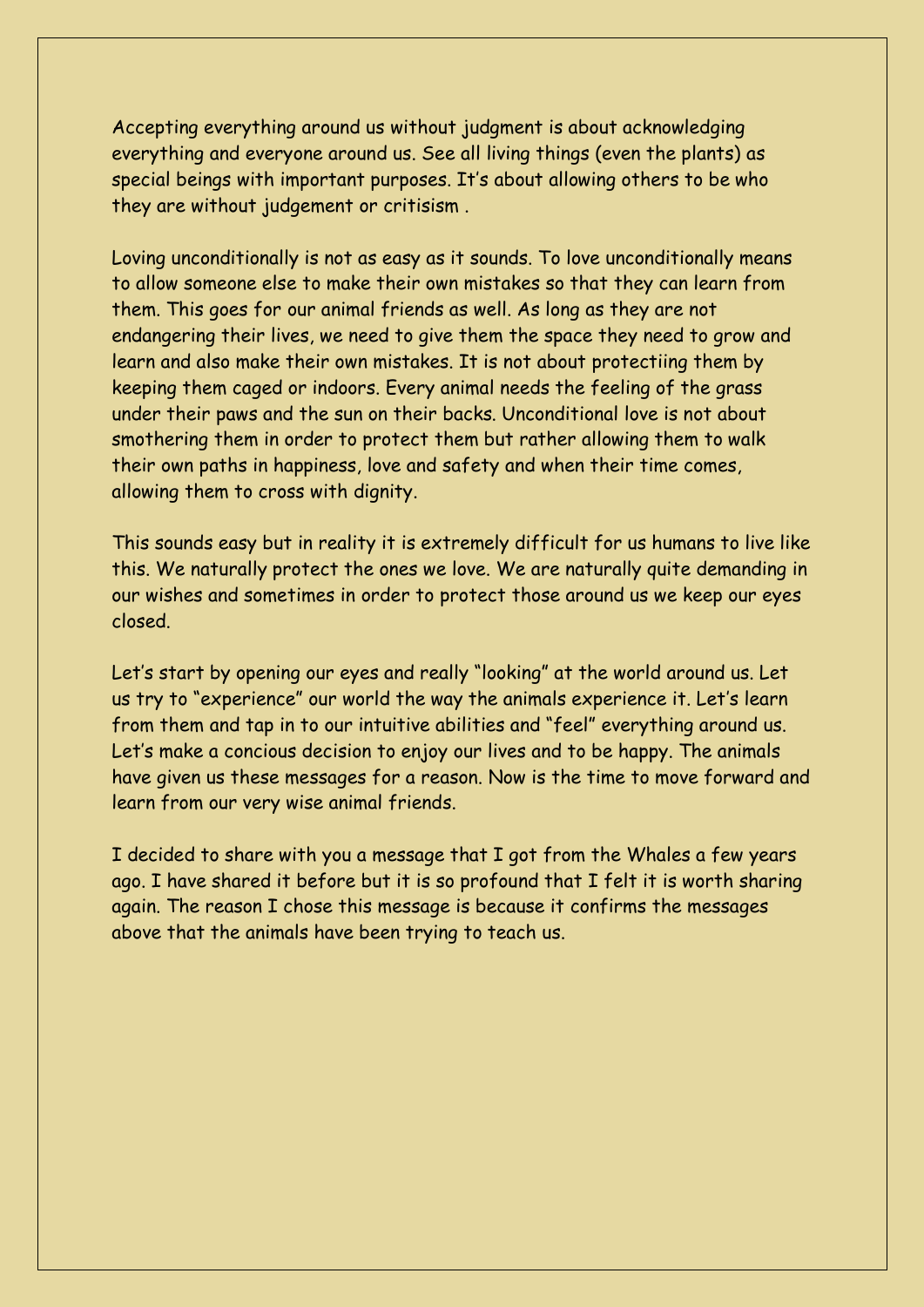# Whale messsage

On one of my trips to Plettenburg Bay I felt a strong calling to go and visit the



whales. It was raining lightly when I got to the beach. I found a nice spot where I could sit and focus on them. I was the only person on the beach that morning.I could see them clearly rising above the water. They were giving me a very good show.

However, as I connected with them they disappeared under the water. I lost sight of them but I could still feel their presence. I asked them why it was that every time I wanted to connect and get a message from them they would go under where I couldn't see them?

They told me that being able to see them would be too distracting, so while they were connecting with me they would be out of sight so that I could focus on what they were actually saying rather than what they were doing (Another lesson from a very wise animal).

So I sat on the bench in front of the whales with the rain gently falling and smudging my writing and I wrote the message from these great and elegant souls.

This is what they said:

"Sound carries vibration and vibration carries energy. Our form of communication carries with it an energy of the highest form of enlightenment and healing on the deepest level. It forms a net around us which expands and as we move it spreads through the entire ocean. This vibration is not restricted to the ocean. It travels deep under the earth across the entire planet.

We connect with all life forms through our ultra-sonic sound vibration.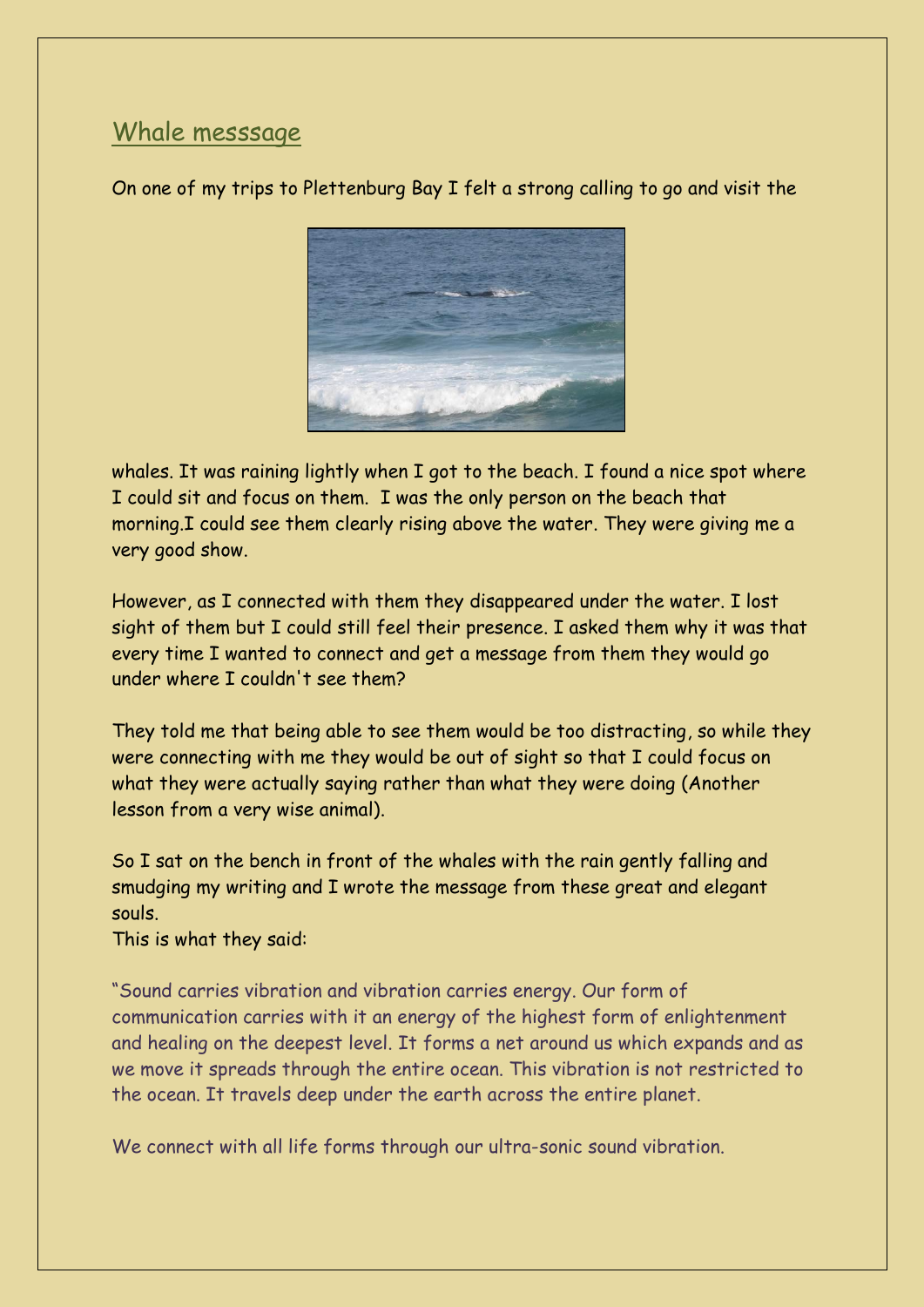The bottom of the ocean is alive with energy and life. Unlike the world outside. Your world. In your world there are still a lot of people who are walking around dead. Just existing from one experience to the next. Never knowing what it feels like to really LIVE with all their senses awakened and alive. Never knowing what it feels like to really BE alive.

With the progress of the awakening of the energy (this is happening right now), many souls will depart from this planet and some will experience the light and grow in the light.

We are coming to the end of our existence on this planet and we are busy preparing to leave. When we leave we will not be coming back. In what you perceive as time it will still be a while but in our understanding of time it will be soon.

The main lesson for anyone to learn is the lesson of "respect". With respect comes acceptance. With acceptance comes love.

Respect yourself. Accept yourself. Love yourself.

Only once you have accomplished this, will you be able to respect, accept and love all living beings around you. Including the animals, humans and plants.

Only then will you awaken and start to function in the light and be alive for the very first time in your life.

This message is to be spread. Allow it to be shared with others. The way our ultra-sonic vibration spreads through the universe. It is all about FEELING the connection to ALL life forms.

It is not about secrets and keeping the knowledge inside you. It is about letting it out and sharing it with others. As with energy it will spread.

As we hold and share the energy of the sea, the Elephants hold and share the energy above the sea. They also hold a very powerful energy of vibration and sound (Ultra-sonic). Their energy is very different from ours but also just as powerful.

While we share the energy of healing and enlightenment, they share the energy of wisdom and growth. With healing and enlightenment comes wisdom and growth. So you can see how important it is for us to work together. As a team. For the betterment of our planet and all who inhabit it.

Everything in life is connected. When one is hurt or suffers it affects us all.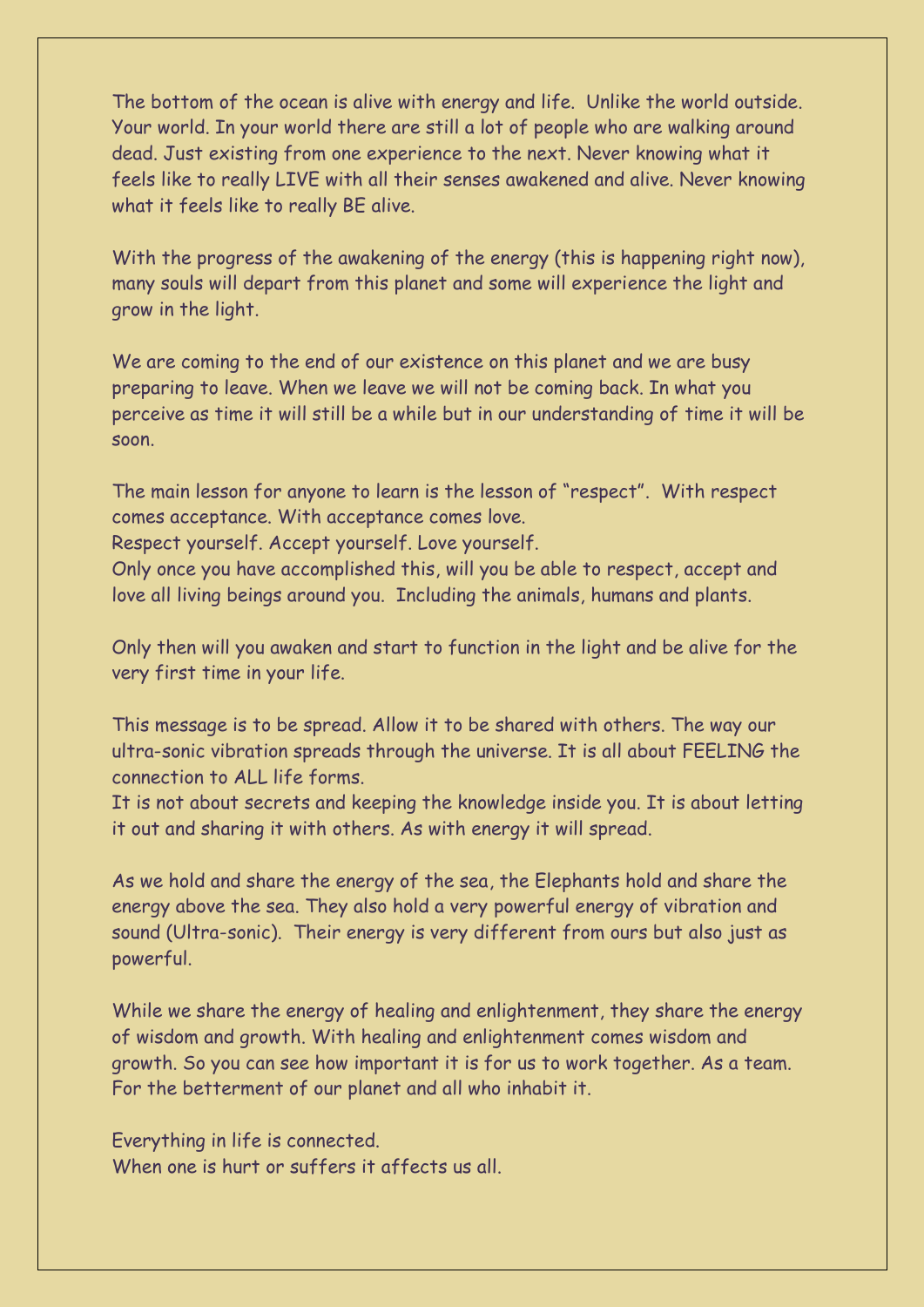How many times have any of you felt depressed, ill or unhappy for no reason? Well maybe it is not for no reason? Maybe someone on the other side of the world is hurting and you are picking up the energy of their vibration and being affected by it.

Move forward in confidence and truth. Go out and ENJOY life. EXPERIENCE life. LIVE life with your eyes wide open."

I am always so grateful be a part of the world where animals do talk and people can hear.

It's a magical world that EVERYONE should experience.

As the whales said, we need to respect each other so that we can move forward and be happy.

#### Social activity

Sammy and I decided that every few months we would go and visit an animal rescue centre and everyone who wants to join us is welcome. We would use this as a time to re-connect with each other and at the same time play and work with the animals in the specific centre. Bringing some light, protection and healing



into their lives. In February a group of around ten of us met at the Husky Rescue Centre in Chartwell. We had an awesome time with the dogs.

When we got there we sat under a huge tree where we did a short meditation and said a prayer of protection for all the animals and people at the Husky Rescue Centre. It must be extremely difficult working at a rescue centre like this. They

see so much abuse and neglect and need all the help and support they can get.

When we were finished with our meditation we went across to visit the dogs. (They also have three such stunning donkeys living with

them at the moment)

We spent time with each and every dog and once we had finished bonding and brushing them, we were allowed to take them individually into a large paddock and let them off lead

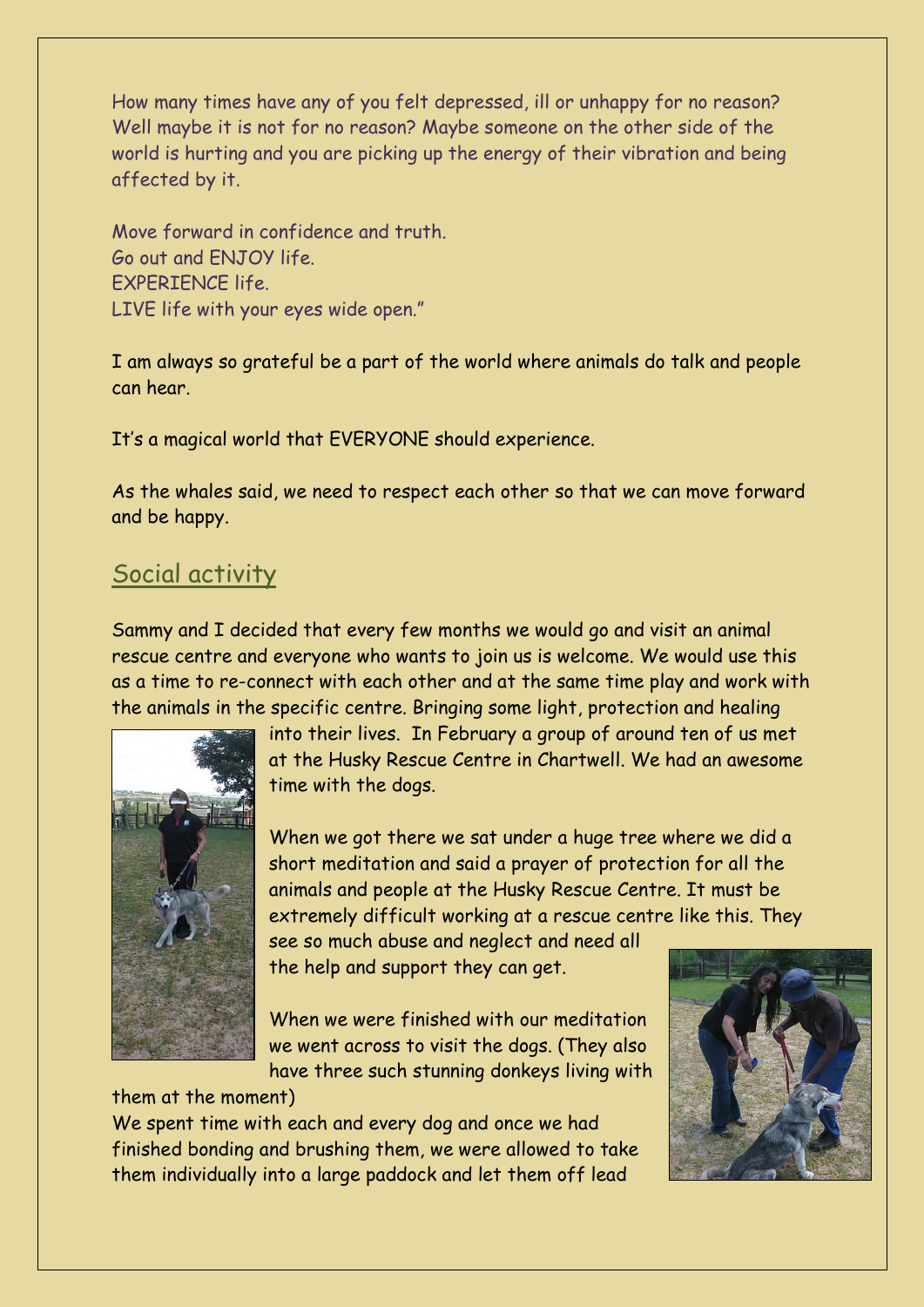for a run. Wow did they enjoy their run.



.



While some were waiting for their turn to run, others were being bathed and dipped for ticks.



Yes it was a very hot day. However, the Huskies had SO much fun and so did we!!! I really hope more of you will join us at our next outing, which is to be held on the  $7<sup>th</sup>$  April, at the Lory Park Zoo in Midrand from 10h30. Bring a picnic or cash to buy from the tuckshop.

#### Congratulations.

A huge congratulations goes to Hayley for finishing the Masters Telepathic Course. You did an awesome job. I am extremely proud of you. Well done!

I am also SO proud to be a friend of Sheila Bath Upton. Congratulations Sheils for the amazing job you are doing raising awareness for the Rhino's at this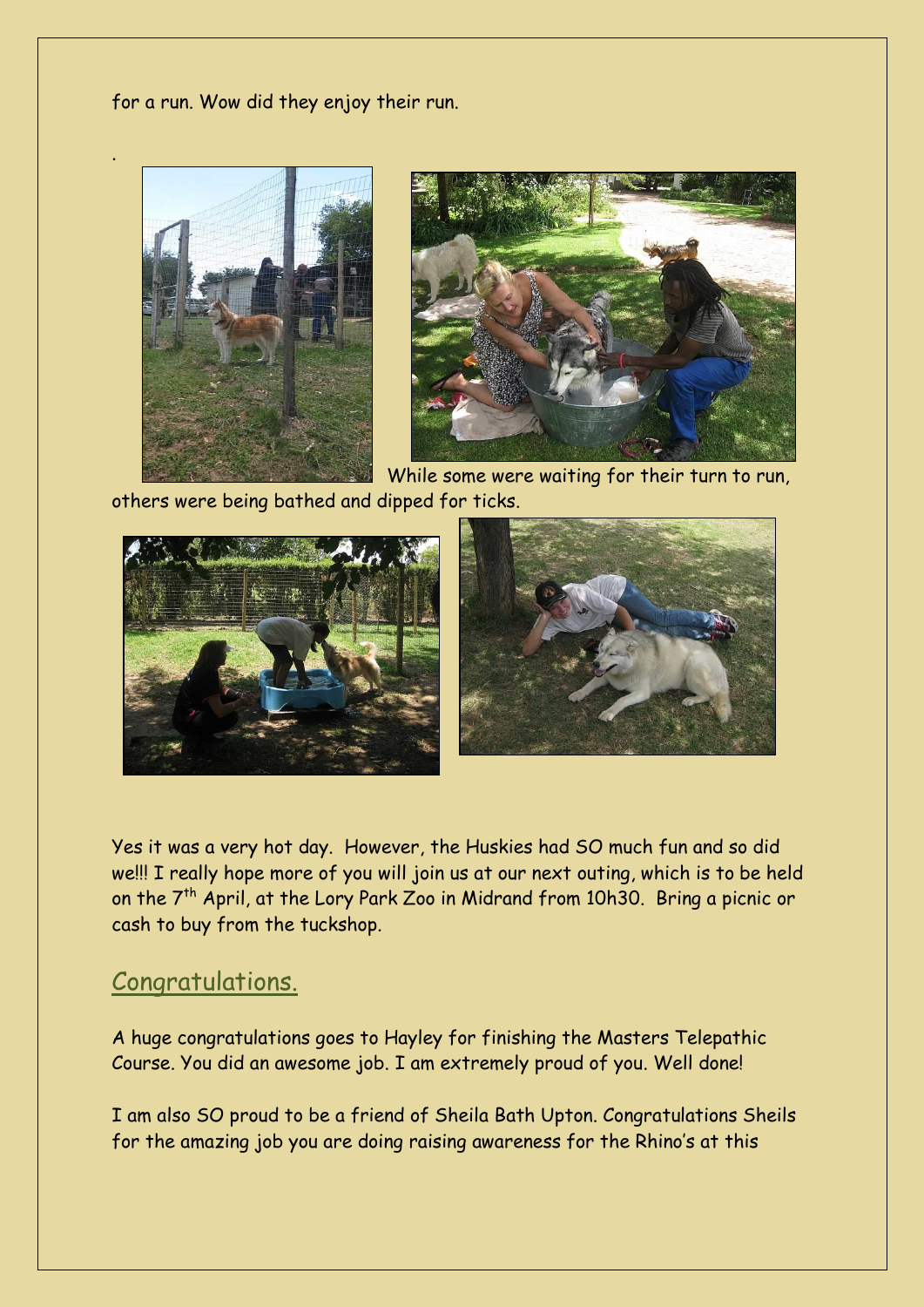difficult time. The Dance To Be Wild project is really spreading its wings. Thanks to Sheila it has gone international.

Dance To Be Wild has just run a huge dance competition in aid of Rhino conservation. Everyone taking part was asked to wear a T shirt with the dance to be wild logo on it. All the proceeds going to the rhino project. Well done everyone involved.

#### Sammy's snippets



was holding for myself.

Hi to all the beautiful souls out there.

My journey since the beginning of the year has been about personal healing and health. As a result of several years of spiritual growth and learning not matched by looking after my physical body, my body eventually said, "enough!". I realised that growing my knowledge and learning healing therapies and spiritual practice is only as good as how well I look after my temple, my physical body, and while I had, kinda-sorta been looking after my body, it was nowhere near what I needed to be doing to sustain the growth and vision I

So I found myself in a situation where my ability to function as I had been doing was compromised. I had to step back from everything to focus on my body and take the time to heal it, listen to it, and nourish it properly. It's an ongoing process, but I feel blessed that it happened as it was a beautiful lesson to learn.

I have learnt to release stress, that I cannot push my body and my stress levels to the point where I am frazzled, that I need to be realistic about the amount of time I have available during my day, and prioritise myself as importantly as I do my son, my studying, my work, my family, and my animals.

And this has led to what I want to share with you today, as it is something very close to my heart…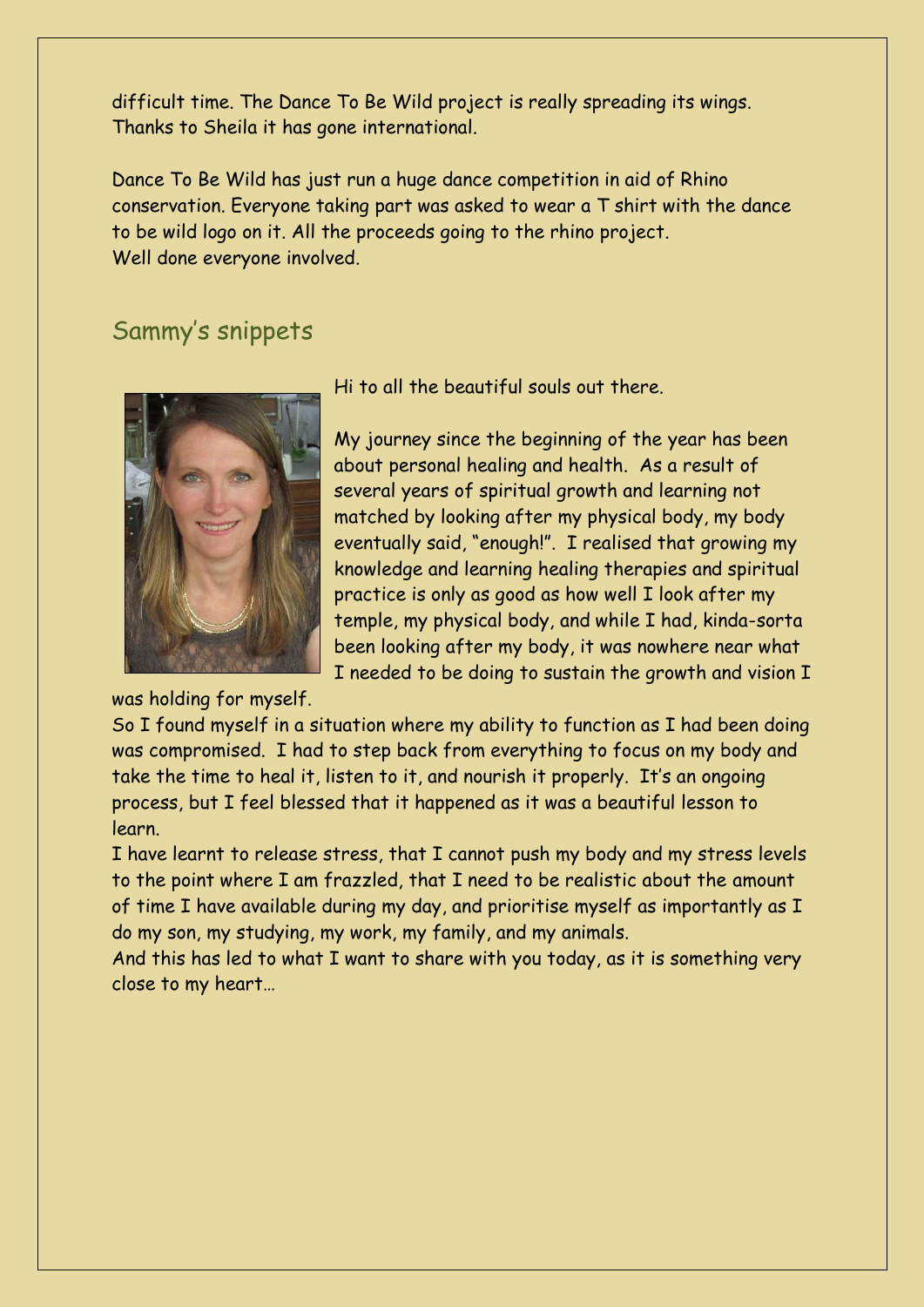## Healing happens when…

Healing happens from within. Healing is a multi-layered, multi-faceted system within us. It is up to each of us to take personal responsibility for the state of our physical bodies at this very moment in time.

This can be hard. We are not just beings of past, present, and future. We are beings shaped in all different directions and dimensions. We are beings shaped by our culture, beings shaped by our perception of time, beings shaped by our parents, by the underlying beliefs of our society, beings shaped by our closest relationships, by our relationship and belief structure in



and with our Creator, religion or evolutionary belief. Each of the aforementioned influences surround us in all different directions and we allow these influences to shape us in different ways, not just physically, but emotionally, psychologically, spiritually, mentally, dimensionally. Most often, we allow these influences to have total rule in our lives, not only allowing these things to shape us, but also giving the total power of being ourselves away to these influences. In effect, giving up our true selves in order to become that which we have allowed to shape us.

But many times, these influences are not supportive of our unique reason for being on earth, and the discord between the path we have chosen before we came to this earth, and the restriction we place on ourselves because of our belief in the influence that has shaped us, leads to dissatisfaction, illness, despair, addiction, consumerism (retail therapy) and a disconnect from our true selves.



The pathway to health is not by giving your power away to someone else to fix you, "give me something to make me better". Rather, the pathway to health begins by taking responsibility for your body, acknowledging the choices you have made to get your body and mind to the shape they are in now, and finding the courage to make the changes needed to move towards perfect health, which is yours by divine right.

Easier said than done, and for many these may just be words linked together to form sentences that are pretty to read, but are abstract in concept and without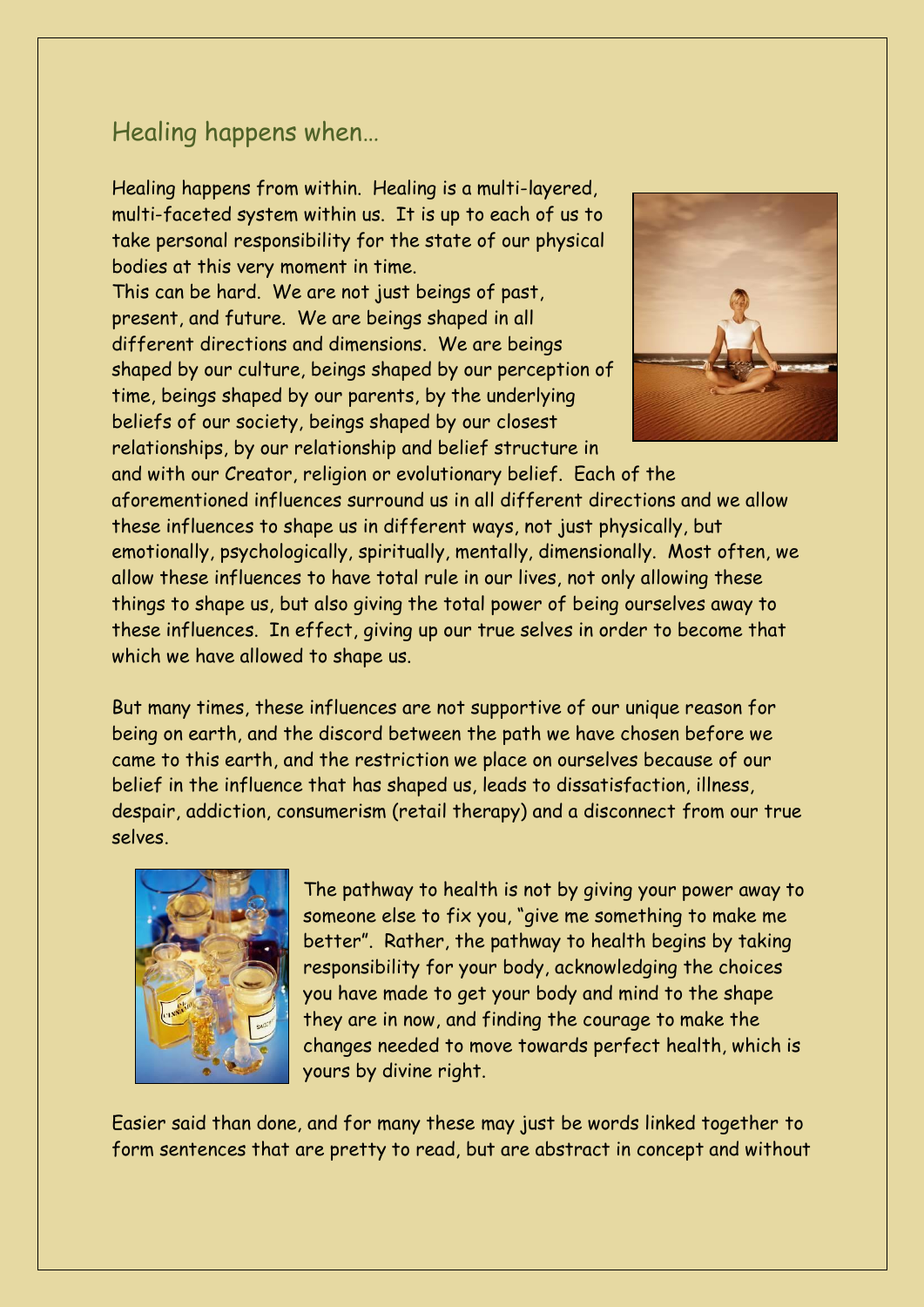application in the "real" world. But to coin a famous phrase, "if not now, then when, and if not you, then who?"

We no longer live in a world where we can give responsibility of ourselves, our power, our choices and thoughts away to someone else. More and more these days, we are being shown how big corporations, governments, health and safety organisations etc. are concerned less and less with making responsible choices for mankind, and are more interested in profits, status, greed. Now is the time to take responsibility for ourselves in every aspect.

How can we take responsibility, what can we do to start becoming more responsible for ourselves?



Responsible living encompasses everything from how you live your live inside your head (e.g. how negative and fearful your thoughts are), to how you live inside your heart (e.g. how much kindness, compassion and care do you allow yourself to show, both to yourself and to all others), to how you live inside your physical body (e.g. how aware of you of what is in the food you put into your body), to how you express yourself in the physical

world (e.g. do you criticise, complain, worry and fear).

It takes just a simple start, a small step and a commitment to walk this path. It starts with awareness. Start by being aware of your thoughts, feelings and beliefs. Become more aware of what goes into the food you eat, and the beverages you drink. Become aware of how you talk to yourself, how you

view others. Remove your focus from outside yourself, to how everyone around you is letting you down, or not acting in a way that you want, to focusing only on yourself and your own reactions, thoughts, feelings. Every day, in the morning as you get up, and when you go to bed, state to yourself, "I create each moment as a reflection of myself" or "I take responsibility for my life, my being, my purpose".



With commitment and intention, you will see amazing things happen.

Let your animals quide you. Become aware of the animals, creatures, insects that come to you, even those that bite you, or sting you. Each of them is coming into your field of awareness to reflect something back to you of something within that you can work on. Mosquito's are about moving into harmony, as when you move into harmony with yourself and your life, they will not bother you anymore. Fly's help us to cut the cords of attachment that we